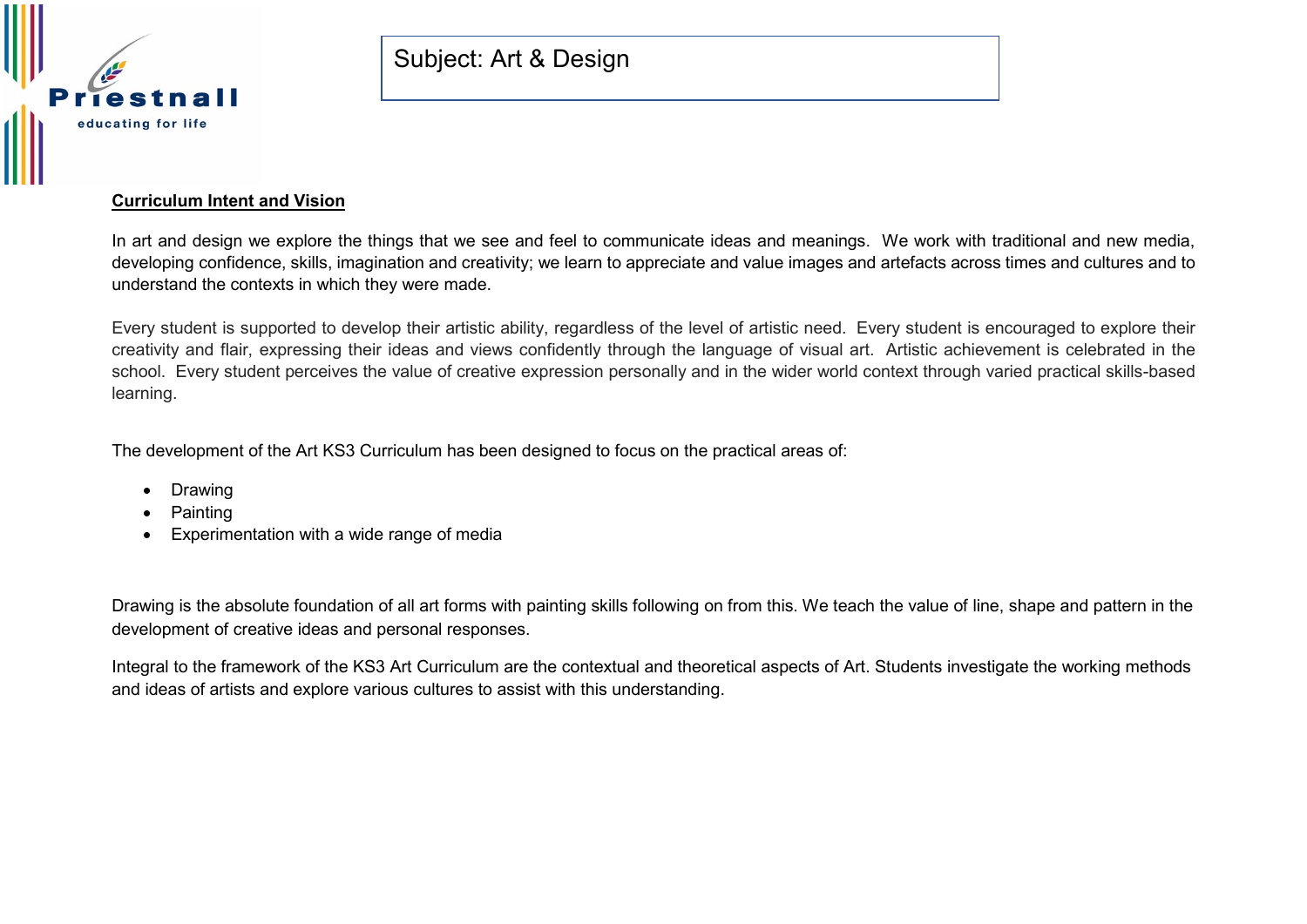

## **Assessment Programme**

Our Schemes of Work within the KS3 Curriculum are taught under four main areas with progress and outcomes assessed with these in mind:

- Drawing
- Experimentation
- Investigation of artists, designers and craftspeople
- Outcome and personal response

Student progress will be reported by formal and informal assessments; these will be a mixture of teacher assessments, peer assessments and self-assessments throughout each project / theme. These four main areas are developed in line with the four Assessment Objectives at KS4 (GCSE). This common thread from KS3 to KS4 helps prepare students for KS4 so they are familiar with the creative process.

#### **Challenge in Art & Design:**

Challenge is an important aspect of student development in art lessons. We have high expectations of our students and model excellent practice in all lessons. Accompanying every task is a challenge aspect which students can look at to stretch their ability. Challenge can take many forms, including:

- Refinement of work
- Higher level of detail
- Selecting more challenging imagery/ references to work from
- Adapting the material choices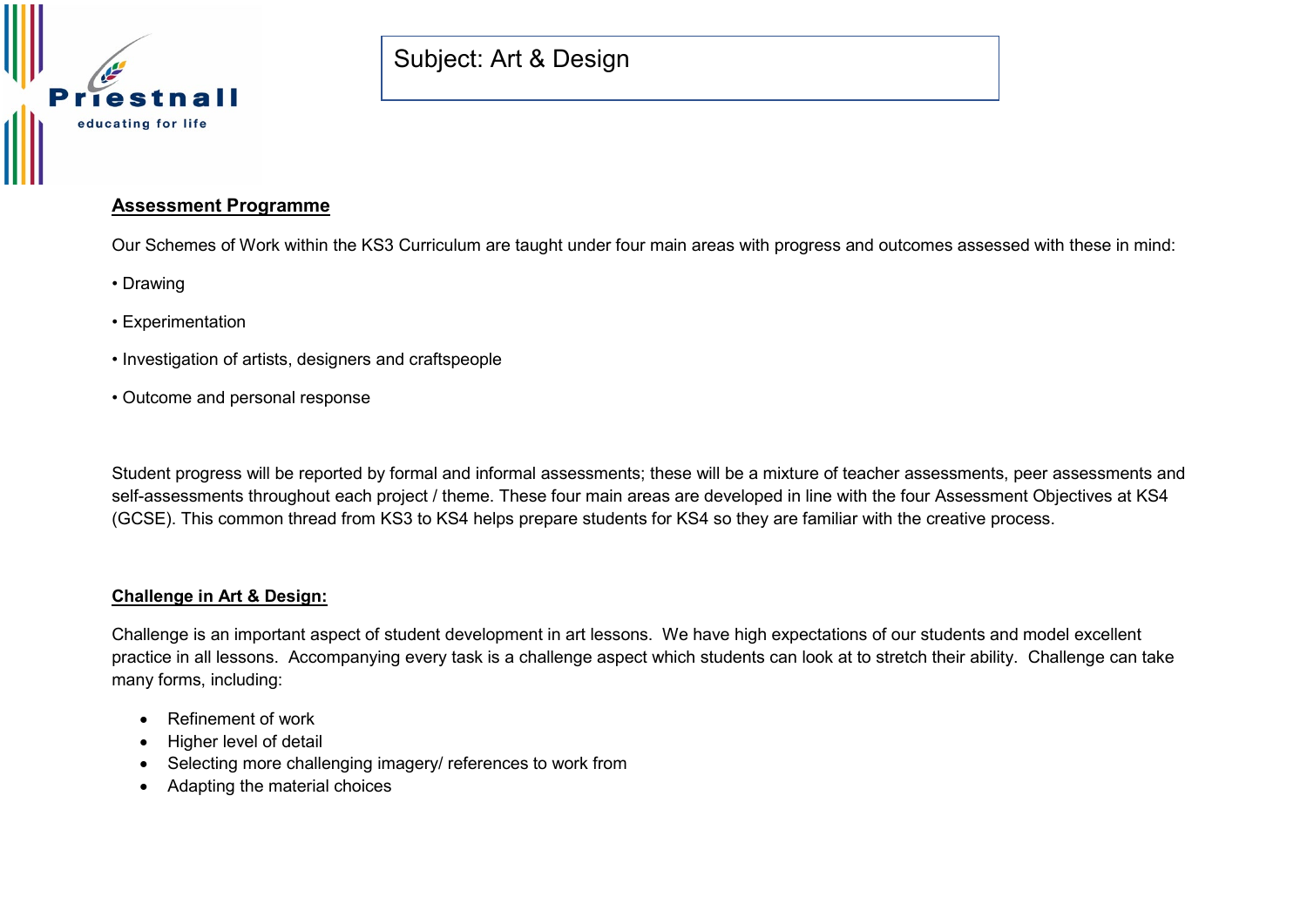

We encourage our students to access the Art & Design Super Curriculum in order to gain additional experience in exploring activities related to our curriculum.

### **Staff in Art & Design:**

Mr A. Nokes (Curriculum Leader) [anokes@priestnall.stockport.sch.uk](mailto:anokes@priestnall.stockport.sch.uk)

Mrs J. Forman [jforman@priestnall.stockport.sch.uk](mailto:jforman@priestnall.stockport.sch.uk)

Miss J. Hickie [jhickie@priestnall.stockport.sch.uk](mailto:jhickie@priestnall.stockport.sch.uk)

#### **Subject Frequency over 2-week timetable KS3/KS4**

- **Year 7:** 3 lessons every 2 weeks
- **Year 8:** 2 lessons every 2 weeks
- **Year 9:** 3 lessons every 2 weeks
- **Year 10:** 5 lessons every 2 weeks
- **Year 11:** 6 lessons every 2 weeks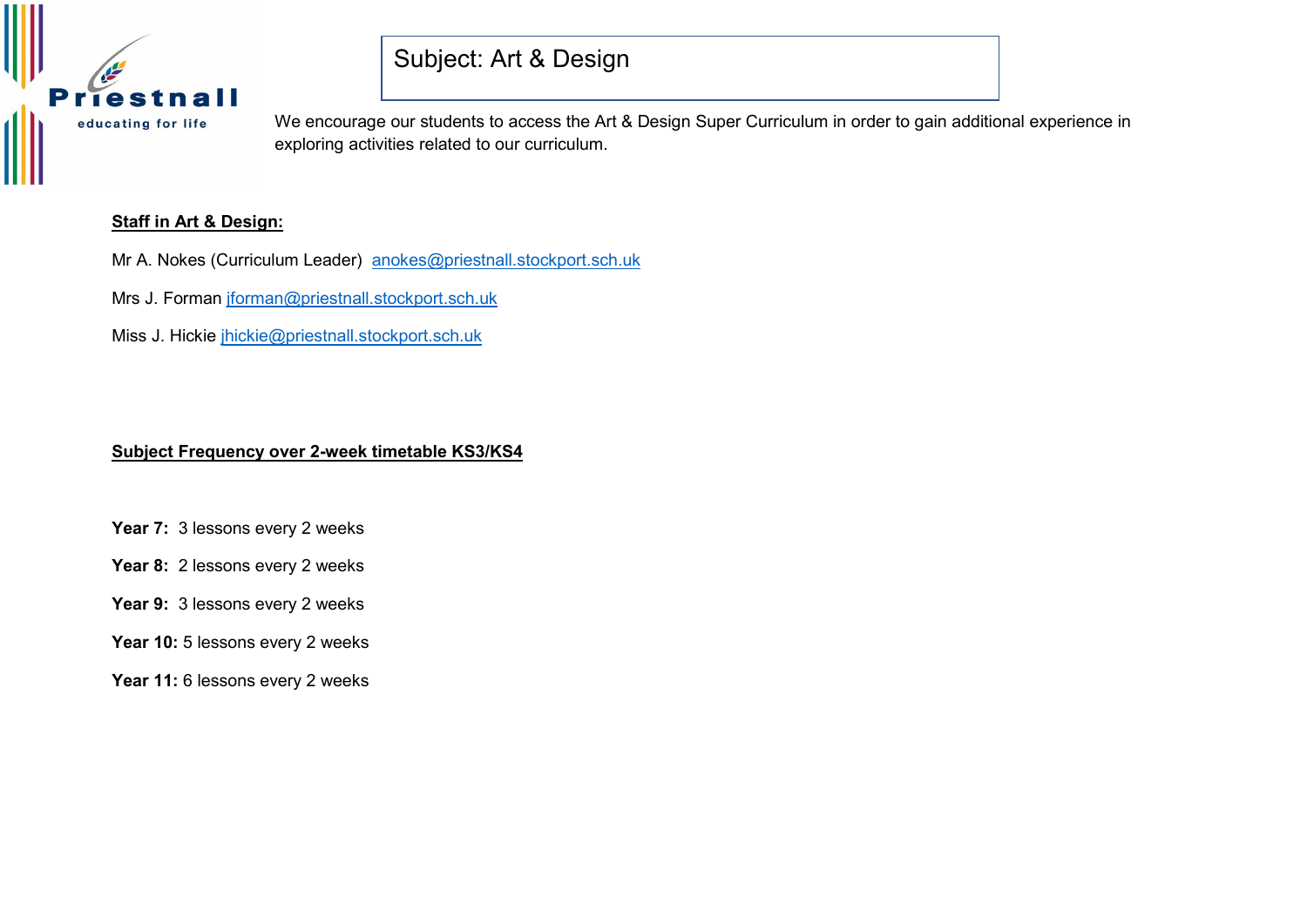

# **Homework Frequency for KS3/KS4**

We expect students to fully engage with the homework we set. Homework tasks will always be set on Frog and it is the students responsibility to access this platform regularly.

- Year 7: 2 homework tasks every half term
- **Year 8:** 2 homework tasks every half term
- **Year 9:** 2 homework tasks every half term
- **Year 10:** 1 homework every week
- **Year 11:** 1 homework every week

### **GCSE Art & Design:**

The course we offer at GCSE is the *AQA Art, Craft & Design* **(8201**) specification. We achieve consistently high GCSE outcomes on this successful and popular course. We celebrate work with an end of year exhibition and through our Instagram account. More information can be found here: [AQA | Art and Design | Subject content | Art, craft and design](https://www.aqa.org.uk/subjects/art-and-design/gcse/art-and-design-8201-8206/subject-content/art,-craft-and-design)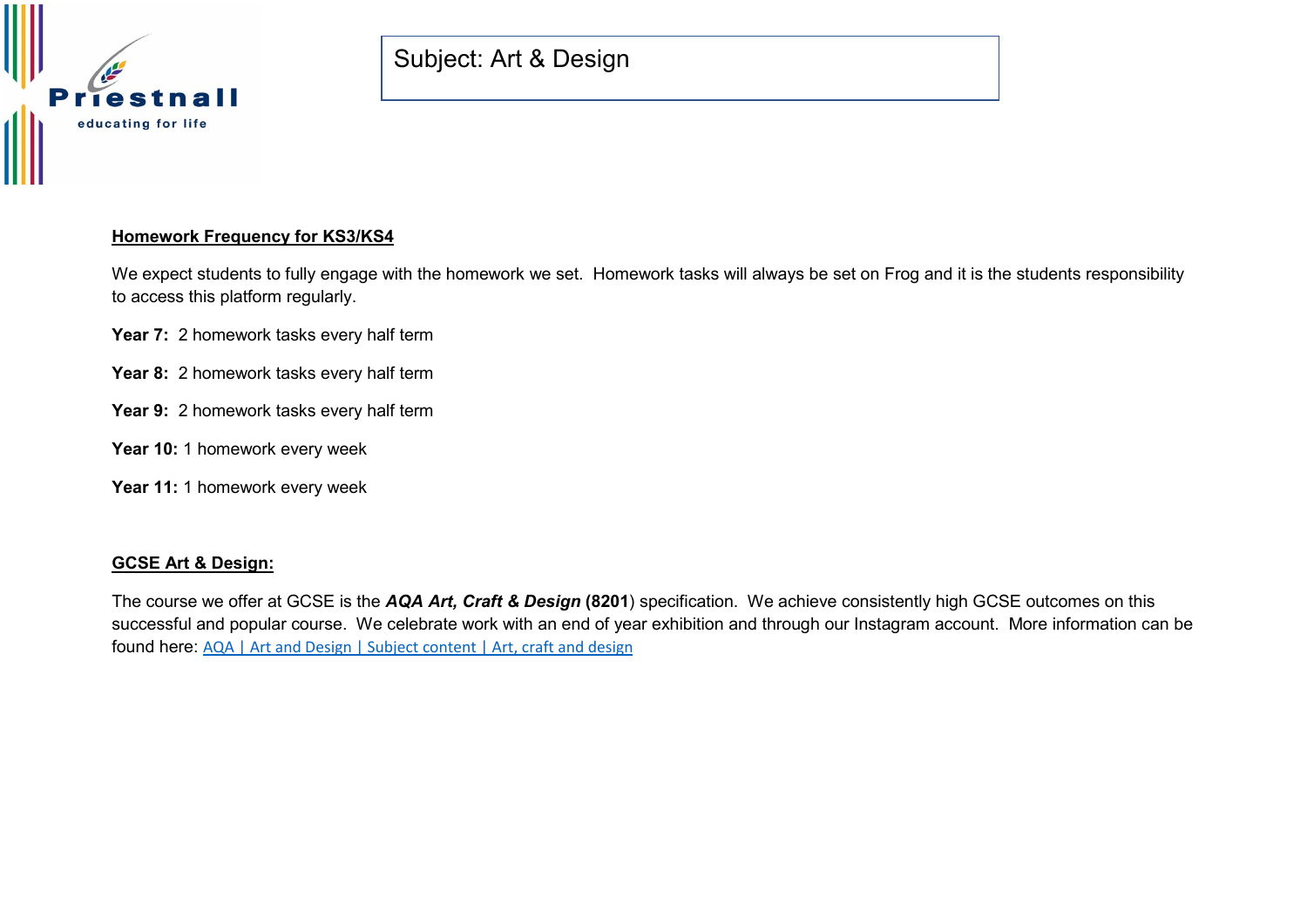

# **Extra-Curricular Clubs and Trips**

Clubs:

• **GCSE Art:** this session is for students wishing to complete class or homework. Mondays 3.15pm-4pm

Trips:

• End of year trip to Yorkshire Sculpture Park (Year 10 GCSE Art students) [Home | Yorkshire Sculpture Park \(ysp.org.uk\)](https://ysp.org.uk/)



### **SEND Provision in Art & Design:**

At the start of every academic year our teachers become familiar with all of their classes as well as the students within them. Within lessons we seek to ensure that student learning needs are thoroughly supported. The department are a committed team who are aware of all needs of students within their classes and provide a range of resources and material which will benefit all students including SEND to make the expected progress within their lesson.

Below is a list of strategies which we use to support our SEND students:

- Waiting/processing time
- Uncluttered worksheets
- Advance warning of questions
- Clear modelling of what is required (through the visualiser and 1-1 where required)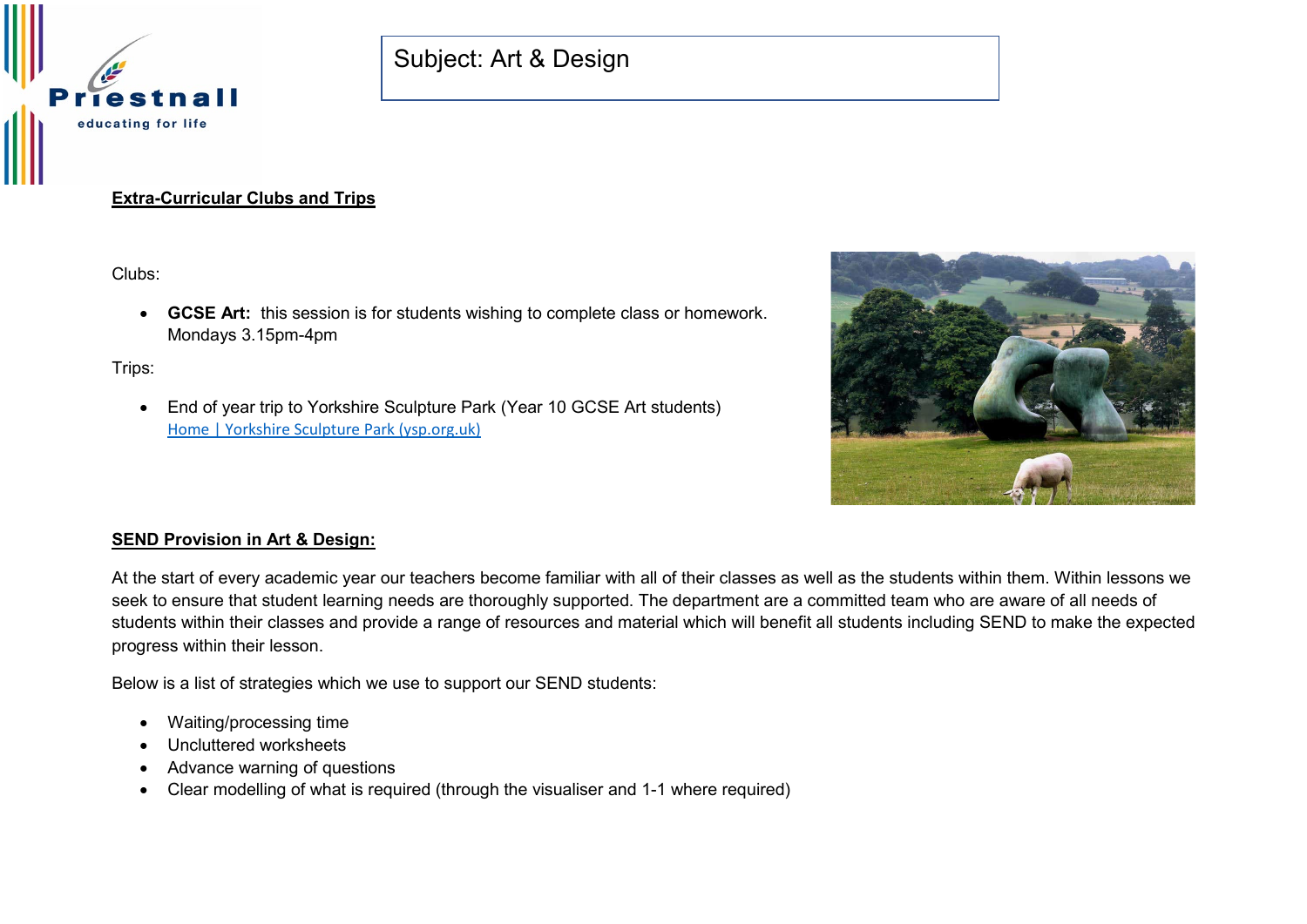

- Praise and encouragement
- Repetition and retrieval of key learning points
- Clear language
- Using student names for attention
- Enable subtitles on videos
- Glossary terms/ supported vocab sheets
- TA support
- Support structures
- Keywords and vocab prompts
- Checklist of learning steps through learning objectives
- **Modelling**
- Visual aids

We work closely with the school SEND department in supporting pupil progress. Additionally, our team liaise with specific Learning Support Assistants when they are required within lessons.